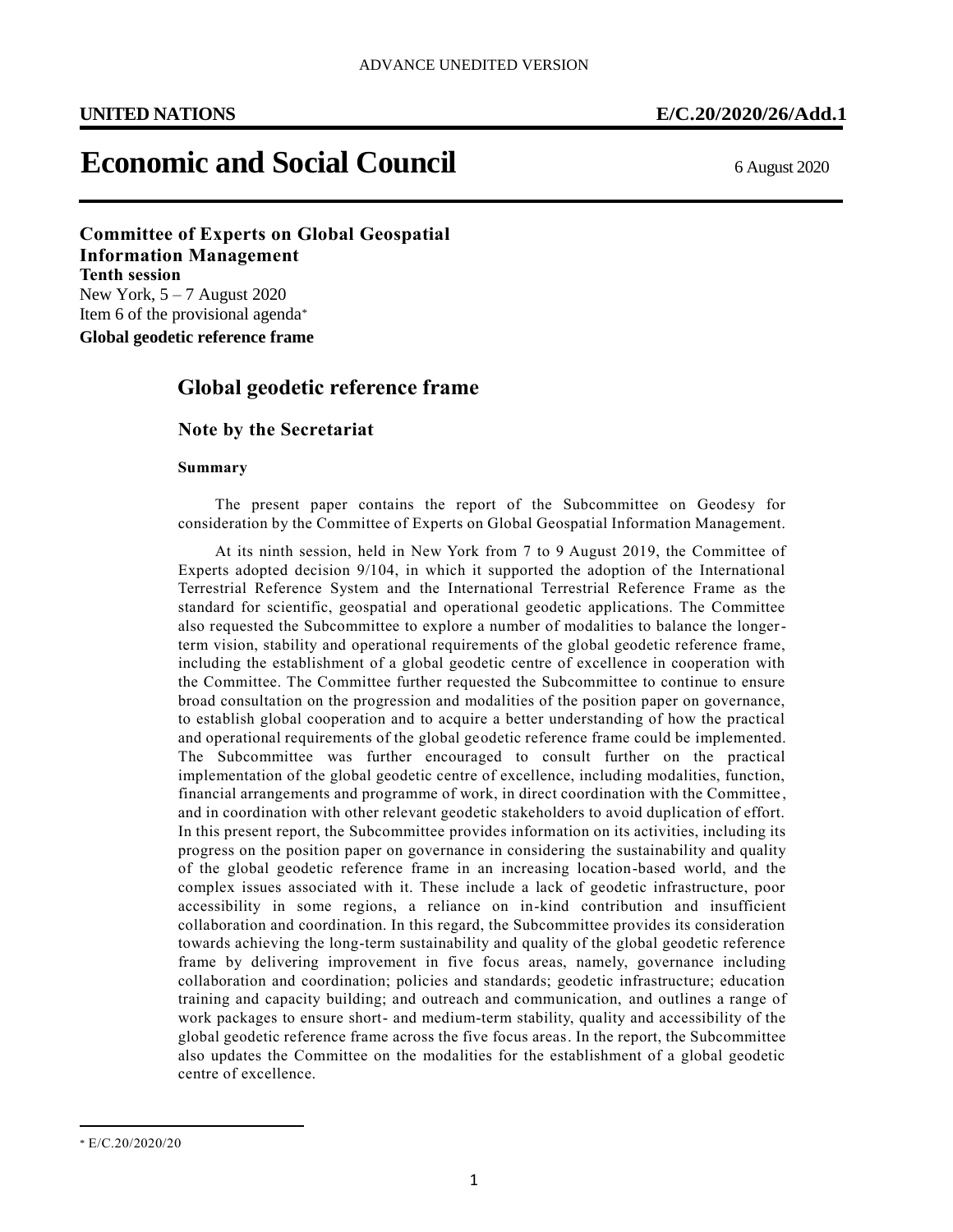# **I. Introduction**

1. Positioning, navigation and geospatial data are part of everyday life. In addition to the traditional survey, mapping and navigation fields, location-based positioning applications are increasingly critical for civil engineering, industrial automation, agriculture, construction, mining, recreation, financial transactions, intelligent transport systems, disaster response and emergency management, environmental studies and scientific research. The location and coordinates used in these applications are ideally referred to a mathematically well-defined geodetic reference frame.

2. The Global Geodetic Reference Frame (GGRF) is an authoritative, reliable, highly accurate, and global, geospatial referencing infrastructure and is fundamental to supporting the collection, integration and utilization of all other geospatial data. It is relied upon for social, environmental and economic initiatives, Earth science, the measuring and monitoring of progress of the 2030 Agenda for Sustainable Development, the Sendai Framework for Disaster Risk Reduction, the Small Island Developing States Accelerated Modalities of Action (SAMOA) Pathway, and other global, regional and national development agenda and initiatives.

3. As the foundation for accurate and reliable geospatial data collection and integration for decision making, the GGRF has a significant impact on many activities within the scope of work of the Committee of Experts. The GGRF is the reference frame for the Global Fundamental Geospatial Data Themes<sup>1</sup> and underpins the quality and usefulness of the other data themes. The GGRF is a prerequisite for the accurate collection, integration and use of all other geospatial data. Analysis of the Global Indicator Framework for the Sustainable Development Goals (SDGs), viewed with a 'geographic-location' lens, shows that geospatial information has a direct or significant contribution to the production of SDGs indicators.

4. The currently adopted product for the terrestrial geometric part of the GGRF is the International Terrestrial Reference Frame (ITRF). The ITRF has been developed by the International Earth Rotation and Reference Systems Service (IERS), a joint service of the International Union of Geodesy and Geophysics (IUGG) and the International Astronomical Union (IAU). At the ninth session of the Committee of Experts, the Subcommittee presented an Agreement on the International Terrestrial Reference System and the International Terrestrial Reference Frame. The Committee of Experts supported the adoption of the International Terrestrial Reference System (ITRS) and the International Terrestrial Reference Frame (ITRF) as the standard for scientific, geospatial and operational geodetic applications.

5. With the growth of satellite and telecommunications capabilities, the rising costs of implementing and maintaining geodetic infrastructure, and with the increasing importance of accurate location information across many industry sectors and in everyday life, there was a request to strengthen international cooperation in this area and for additional resources for geodesy. Recognizing the growing need for a high quality and sustainable GGRF to support good decision-making to an ever-increasing location-based society, with inclusive social progress, economic development, and environmental sustainability, the United Nations General Assembly adopted Resolution 69/266 in February 2015, entitled 'A Global Geodetic Reference Frame for Sustainable Development'2.

6. Resolution 69/266 recognized the criticality of the GGRF for sustainable development, inter alia: the importance of international cooperation; the economic and scientific importance and the growing demand for an accurate and stable global geodetic reference frame for the Earth that allows the interrelationship of measurements taken anywhere on the Earth and in space; and, that the GGRF depends upon the participation of countries all around the world. The cumulative importance of this resolution recognises that geodesy is the foundation for the reference frames required for the collection, integration, and utilisation of

<sup>1</sup> <http://ggim.un.org/documents/Fundamental%20Data%20Publication.pdf>

<sup>2</sup> [https://ggim.un.org/documents/A\\_RES\\_69\\_266\\_E.pdf](https://ggim.un.org/documents/A_RES_69_266_E.pdf)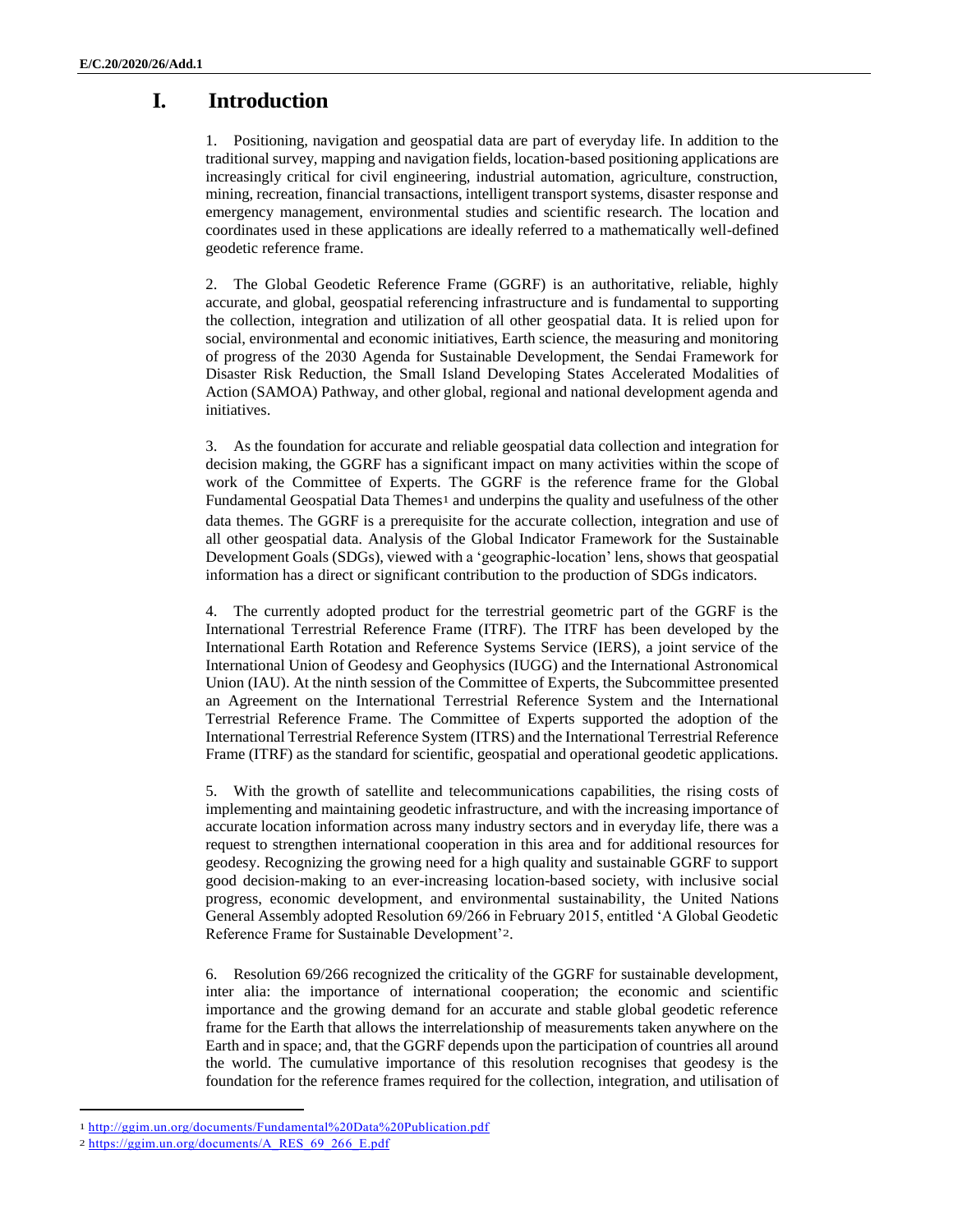all geospatial information. Furthermore, it supports precise positioning from Global Navigation Satellite Systems (GNSS) through the coordinate systems transmitted by the various GNSS, which is becoming a foundation for informed decision making, supporting the three pillars of sustainable development – society, environment, and economy.

7. Recognising the importance of the GGRF, at its sixth session in August 2016, the Committee of Experts adopted decision 6/102, in which it noted the need for an appropriate governance structure to effectively implement the road map for the GGRF. At its seventh session in August 2017, the Committee adopted decision 7/103, in which it endorsed the formal establishment and composition of the Subcommittee on Geodesy (Subcommittee) with its terms of reference, and expressed support for the development of appropriate governance arrangements for the GGRF. The Committee of Experts, at its eighth session in August 2018, adopted decision 8/103, in which it endorsed the revised terms of reference for the Subcommittee, and noted the initial work and progress made on the position paper on governance towards improving the sustainability and enhancing the quality of the GGRF.

8. At the ninth session of the Committee of Experts, held in New York from 7 to 9 August 2019, the Subcommittee provided a background document with its report, the '*Position Paper of the Subcommittee's Working Group on Governance*' on appropriate governance arrangements for sustaining the  $GGRF<sup>3</sup>$ . In adopting decision  $9/104<sup>4</sup>$ , the Committee of Experts requested that the Subcommittee explore a number of modalities to balance the longer-term vision, stability and operational requirements of the GGRF, including the establishment of a global geodetic centre of excellence in cooperation with the Committee. The Committee of Experts requested the Subcommittee to continue to ensure broad consultation on the progression and modalities of the position paper on governance, to establish global cooperation and to acquire a better understanding of how the practical and operational requirements of the GGRF could be implemented.

9. Also at the ninth session of the Committee of Experts, the Subcommittee was encouraged to consult further on the practical implementation of the global geodetic centre of excellence, including modalities, function, financial arrangements and programme of work, in direct coordination with the Committee, and in coordination with other relevant geodetic stakeholders to avoid duplication of effort.

10. In this present report, the Subcommittee informs the Committee of Experts of its progress on appropriate governance arrangements and considerations for the long-term sustainability and quality of the GGRF in an increasingly location-based world. In this regard, the Subcommittee is drafting its *Position Paper on Sustaining the Global Geodetic Reference Frame* that builds on the earlier position paper of its Working Group on Governance, and provides a plan to help achieve the long-term sustainability and quality of the GGRF by delivering improvement in five focus areas: Governance; Geodetic Infrastructure; Policies, Standards and Conventions; Education, Training and Capacity Building; and Communication and Outreach. Together with the position paper, the Subcommittee has also developed and drafted a *Concept Paper on Establishing a Global Geodetic Centre of Excellence* seeking to harness the spirit and momentum of global cooperation in geodesy. A key overarching goal of the Centre is to achieve the long-term sustainability, accessibility and accuracy of the GGRF through a programme of works that prioritizes and delivers improvements in the five focus areas<sup>5</sup>, and by addressing many of the critical gaps in capacity and capability across the five focus areas.

11. This present report also provides information and updates to the Committee of Experts on the Subcommittee's activities, efforts and progress during this intersessional period. The Committee is invited to take note of the report, consider the progress of the Position Paper

<sup>3</sup> [http://ggim.un.org/meetings/GGIM-committee/9th-Session/documents/GGRF\\_Position\\_Paper2019\\_24July\\_web.pdf](http://ggim.un.org/meetings/GGIM-committee/9th-Session/documents/GGRF_Position_Paper2019_24July_web.pdf)

<sup>4</sup> <http://ggim.un.org/meetings/GGIM-committee/9th-Session/documents/GGIM9-report-e.pdf>

<sup>5</sup> Governance; Geodetic Infrastructure; Policies, Standards and Conventions; Education, Training and Capacity Building; and Communication and Outreach.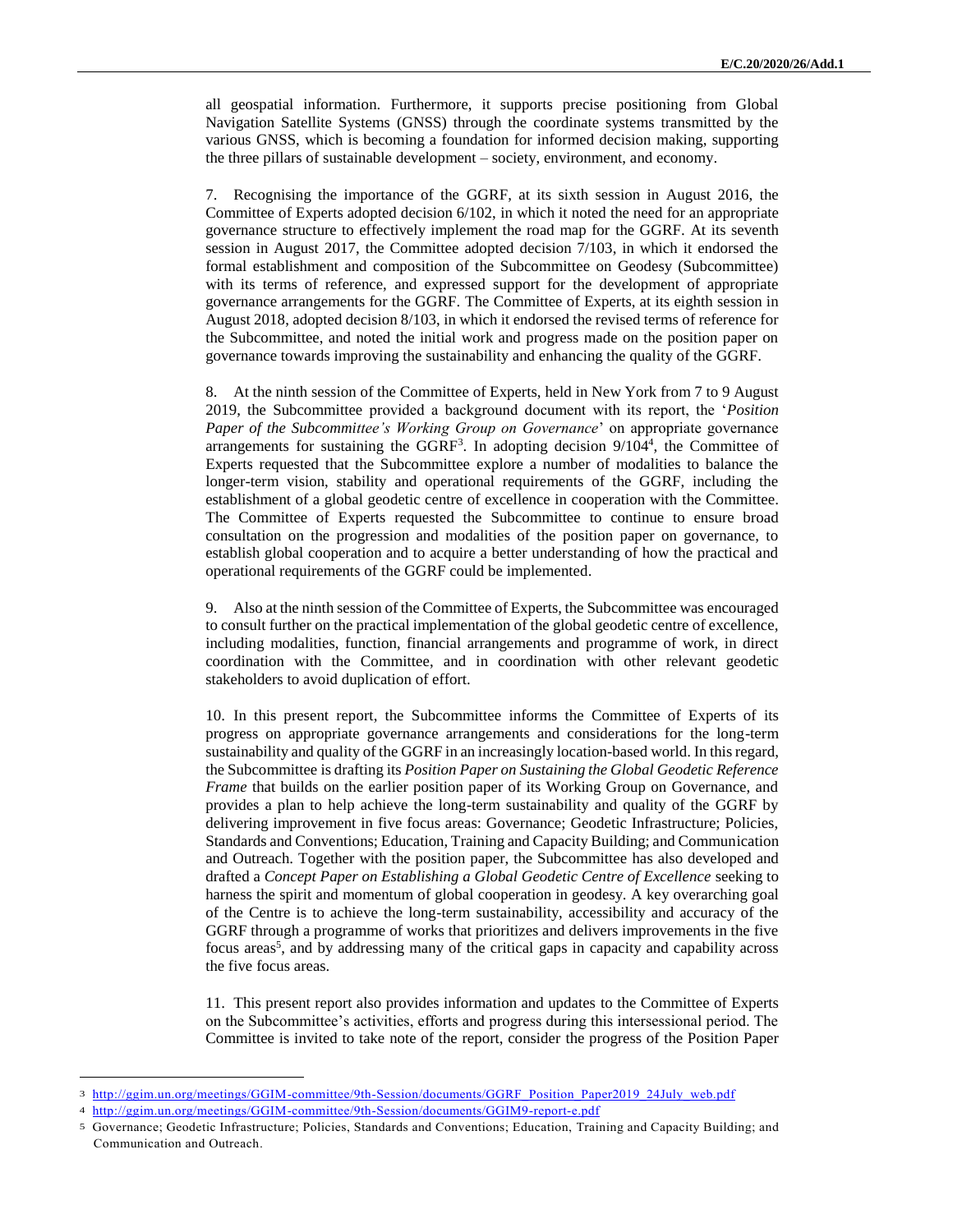on Sustaining the Global Geodetic Reference Frame and the Concept Paper on Establishing a Global Geodetic Centre of Excellence (GGCE), note the offer by the Federal Republic of Germany to establish a GGCE in Bonn, Germany, and provide its views and guidance on the Subcommittee's efforts to implement Resolution 69/266. Points for discussion and decision are provided in paragraph 41.

### **II. Subcommittee activities during the intersessional period**

12. This section provides a summary of the work conducted by the Subcommittee's five working groups: Governance; Geodetic Infrastructure; Policies Standards and Conventions; Education Training and Capacity Building, and Communication and Outreach during the intersessional period.

13. The third plenary meeting of the Subcommittee on Geodesy was planned to take place on the margins of the Sixth High Level Forum on United Nations Global Geospatial Information Management in Windsor, United Kingdom from 18 to 19 April 2020. With the growing global health crisis posed by the COVID-19 outbreak in early 2020, and the World Health Organization's declaration of a global pandemic on 11 March, it was decided that the Windsor meeting of the Subcommittee be postponed until the situation globally permits. The Subcommittee and its bureau convened virtual online meetings to progress its work and address the more pressing issues that were on the agenda of its postponed third plenary meeting with the support of the Secretariat of the Committee of Experts.

14. In January 2020, Canada, as chair of the Working Group on Policies, Standards and Conventions of the Subcommittee, expressed intention to step down from the chair role due to other national commitments. The bureau, at its online meeting on 11 June 2020, agreed that Australia be appointed as the new chair of the Working Group. The Subcommittee, at its online meeting on 18 June 2020, was informed of the bureau's decision and expressed its appreciation to Canada for their contributions, progress and leadership. The Subcommittee also discussed and agreed to delay the election of a new co-Chair, replacing Australia, until after the tenth session of the Committee of Experts.

#### **Governance**

 $\overline{a}$ 

15. During the intersessional period the Working Group on Governance has been working to address decision 9/104<sup>6</sup> by developing a draft Position Paper on Sustaining the Global Geodetic Reference Frame, which explores the modalities to balance the longer-term vision, stability and operational requirements of the GGRF. This draft paper is an extension of the Position Paper of the Subcommittee's Working Group on Governance on appropriate governance arrangements for sustaining the GGRF, presented to the Committee at its ninth session. As part of the solution to sustain the GGRF, the Subcommittee has proposed establishing a United Nations led GGCE and was encouraged by the Committee of Experts at its ninth session to consult further on the practical implementation of the GGCE, including modalities, function, financial arrangements and programme of work.

16. The Working Group have led the development of a draft Concept Paper on Establishing a Global Geodetic Centre of Excellence, which describes the role of the GGCE and how it would work with Member States and geodetic organisations to improve collaboration and coordination, and maximise the benefit of global geodetic efforts. Due to the COVID-19 pandemic and the challenges it has put upon the Working Group and the world at large, there has been a delay in the Subcommittee's consultation process. Although the Subcommittee has considered and reviewed the draft papers, the consultation has not been as broad as initially planned and requested by the Committee. Consequently, these draft papers are presented to the Committee of Experts at this present session for broader consultation so that Member States and relevant geodetic stakeholders are able to ensure alignment with the practical and operational requirements proposed by the Subcommittee.

<sup>6</sup> <http://ggim.un.org/meetings/GGIM-committee/9th-Session/documents/GGIM9-report-e.pdf>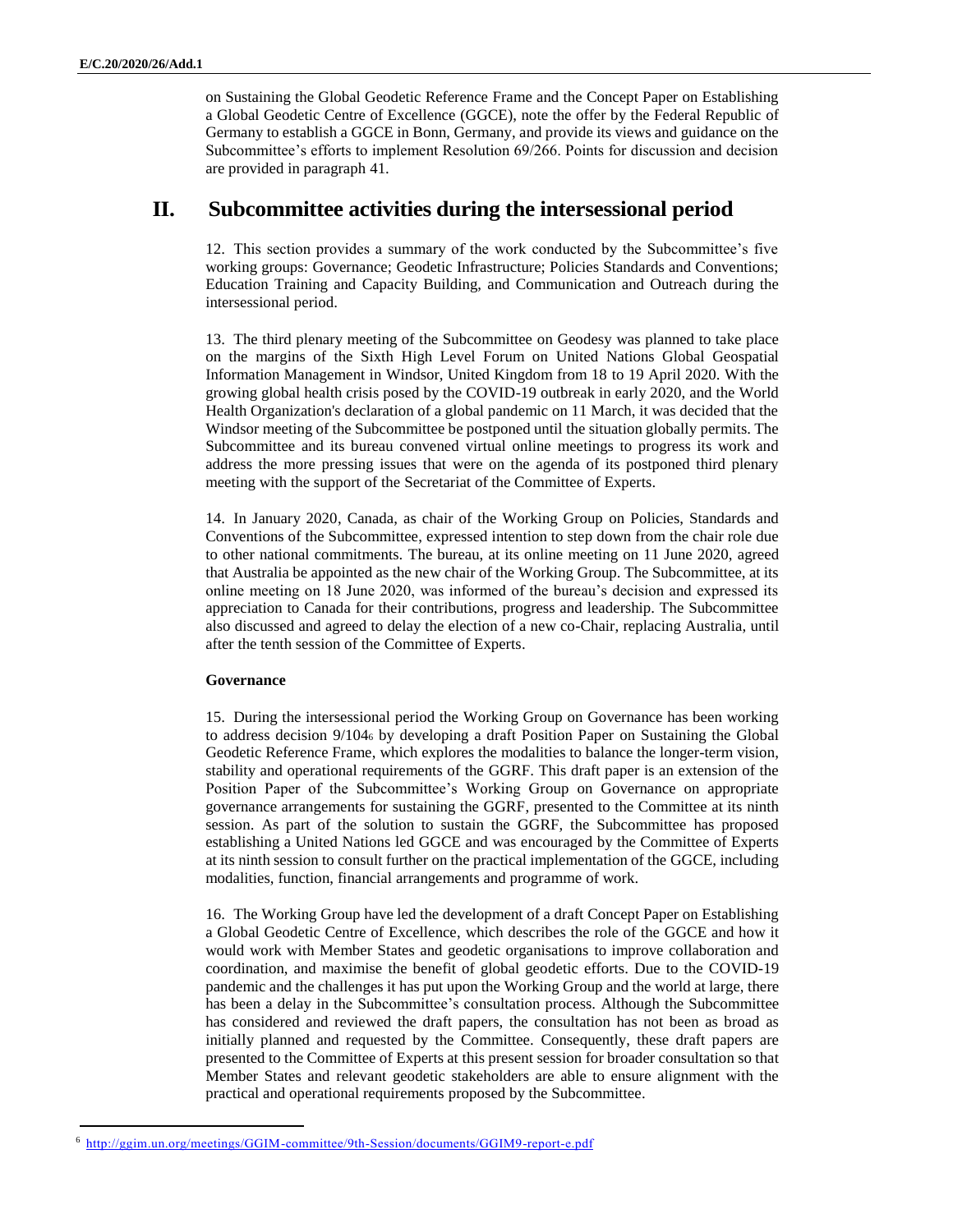#### **Geodetic Infrastructure**

17. The Roadmap for the GGRF<sup>7</sup>, developed by the Subcommittee, defines geodetic infrastructure to include: Very Long Baseline Interferometry (VLBI); Satellite Laser Ranging (SLR); Global Navigation Satellite Systems (GNSS); Doppler Orbitography and Radiopositioning Integrated by Satellite (DORIS); gravimetric, and other geodetic instrumentation which underpin the GGRF. It includes sea-level tide gauges and dense networks of GNSS stations that support positioning services. It also includes the systems and human resources required to undertake geodetic analysis and the provision of services.

18. Over the intersessional period, the Working Group on Geodetic Infrastructure concentrated its activities on developing a Geodetic Infrastructure Questionnaire that was sent out to the twelve services within the International Association of Geodesy (IAG) to provide a detailed description of their needs (both short and long-term) in order to meet the requirements of science and societal applications of their geodetic products. The questionnaire includes all aspects of the geodetic infrastructure, and more specifically the gaps and future needs with approximate costs, in terms of observatories of geodetic instruments, and human resources that operate the data collection, archiving and analysis.

19. The intention of the questionnaire is to make use of the responses to consider and develop a Global Geodesy Development Plan (GGDP) that can be articulated, and following two main objectives: (i) sustain and improve the accuracy of the GGRF (by improving and sustaining the geodetic infrastructure in the long term), and (ii) ensure an accurate access to the GGRF by all Member States, in particular via GNSS technology. The GGDP is intended to provide detailed elements of the needs that are necessary to enhance and sustain the geodetic infrastructure. The Working Group will assist in drafting the GGDP, particularly in ascertaining work packages, priorities or urgency levels, together with the GGCE and the Subcommittee. Once the GGDP is developed and finalized, the Subcommittee together with the Committee of Experts could develop communication and advocacy mechanisms to attract contributions from Member States and relevant geodetic stakeholders.

20. With regard to the questionnaire, eight responses were received so far from the following IAG Services: International VLBI Service (IVS); International Laser Ranging Service (ILRS); International GNSS Service (IGS); International DORIS Service (IDS); International Earth Rotation and Reference System Service (IERS); International Gravity Field Service (IGFS); International Centre for Global Earth Models (ICGEM); and International Digital Elevation Model Service (IDEMS). The responses were professional and comprehensive, providing clarity and details based on the IAG science requirements, i.e. the critical needs to fill the gaps in order to meet accurate and sustainable IAG geodetic reference products and services. Of particular importance are the responses from the ILRS and IVS, given the fundamental role and contribution of SLR and VLBI to the definition and long-term maintenance of the ITRF. As an example, the following table summarizes some of the ILRS and IVS critical needs, with their approximate costs:

| # Instruments needed to<br>fill the gaps in the<br>network | # of additional Data<br>Centers                | # of additional<br>Analysis Centers            | New technology<br>investment/development |
|------------------------------------------------------------|------------------------------------------------|------------------------------------------------|------------------------------------------|
| 20<br>Cost for one instrument:<br>$\sim$ \$8M              | Total annual cost<br>per center: $\sim$ \$250K | Total annual cost<br>per center: $\sim$ \$600K | $\sim$ \$200M                            |

<sup>7</sup> http://ggim.un.org/meetings/GGIM-committee/documents/GGIM6/E-C20-2016-

<sup>4%20</sup>Global%20Geodetic%20Reference%20Frame%20Report.pdf, Annex 1, Glossary of Terms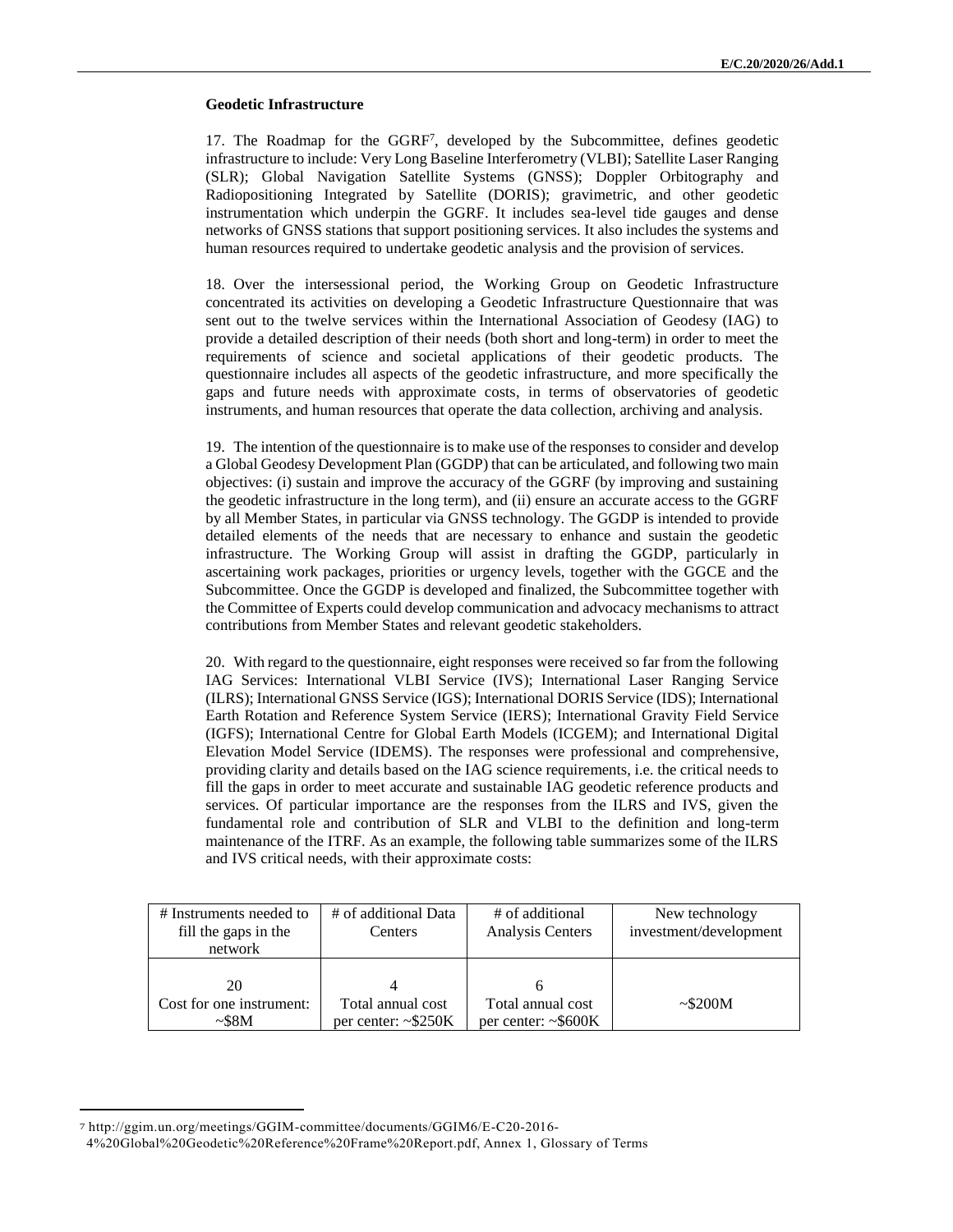#### **Policies, Standards and Conventions**

21. The Working Group on Policies, Standards and Conventions has the objective to encourage Member States to continue to make their data findable, accessible, interoperable and reusable. Over the intersessional period, members of the Working Group have been actively involved with international standards related activities that aim to make data access easier, more useful, more accurate and more efficient for users. This includes work within organizations such as the Technical Committee 211 of the International Organization for Standardization (ISO/TC-211) and the Bureau of Products and Standards of the IAG's Global Geodetic Observing System (GGOS). Notable activities from members of the Working Group include:

- a) Implementation of ISO 19161-1: Standard on the International Terrestrial Reference System (ITRS) that defines the requirements and methods for realizing an ITRS, critical requirements for implementing the GGRF.
- b) Publishing of ISO 19111: Spatial Referencing by Coordinates which is a joint ISO-OGC standard8 that defines the schema used to represent reference frames and transformations in registries of such information. This update to ISO19111 includes inclusion of dynamic reference frames, geoid-based vertical datums and temporal coordinate systems.
- c) Further development of the ISO Geodetic Registry, an online database of reference frames and transformations which is used to uniquely identify reference systems and transformations. As opposed to other geodetic registries, the ISO Geodetic Register is the only authoritative source for reference frames and transformations where data is entered/validated by government agencies.

22. The Working Group has observed that data sharing is inconsistent or absent across the Committee's five geographic regions. The barriers to data sharing include: legislative limitations; institutional and conflicting commercial concerns; lack of financial and technical resources; lack of regional collaboration and initiatives (often due to geographic isolation or national circumstances); sparseness of geodetic infrastructure and lack of data; and security concerns. The Working Group will continue to encourage Member States to: more openly share their geodetic data by contributing to existing international data portals or provide access to their own portal; use international metadata standards and metadata catalogues for their own portals; and continue to assist in data sharing workshops.

#### **Education, Training and Capacity Building**

23. The Working Group on Education, Training and Capacity Building (ETCB) shared with the Subcommittee at its online meeting of 18 June 2020 the final outcomes of a worldwide geodetic educational needs assessment to establish a priority list of short and long-term training needs. The outcomes of this analysis determined that strong institutional support from national geodetic organizations and relevant geodetic stakeholders, such as the IAG and International Federation of Surveyors (FIG), as well as to structure mechanisms for resourcing, will be required to realize the GGRF.

24. Based on the needs assessment, the Working Group has actively engaged relevant geodetic stakeholders and representatives of small island developing States to support the modernisation of geodetic infrastructure through capacity and skills development workshops. Integral to these engagements is the integration of geodetic capacity building and geospatial management to deliver the SDGs, the Sendai Framework, and the Integrated Geospatial Information Framework (IGIF).

25. Since the ninth session of the Committee of Experts, the Working Group has contributed widely to numerous geodetic workshops, seminars, and sessions in conferences and also plenary meetings in Asia and the Pacific and the Americas regions, all of which has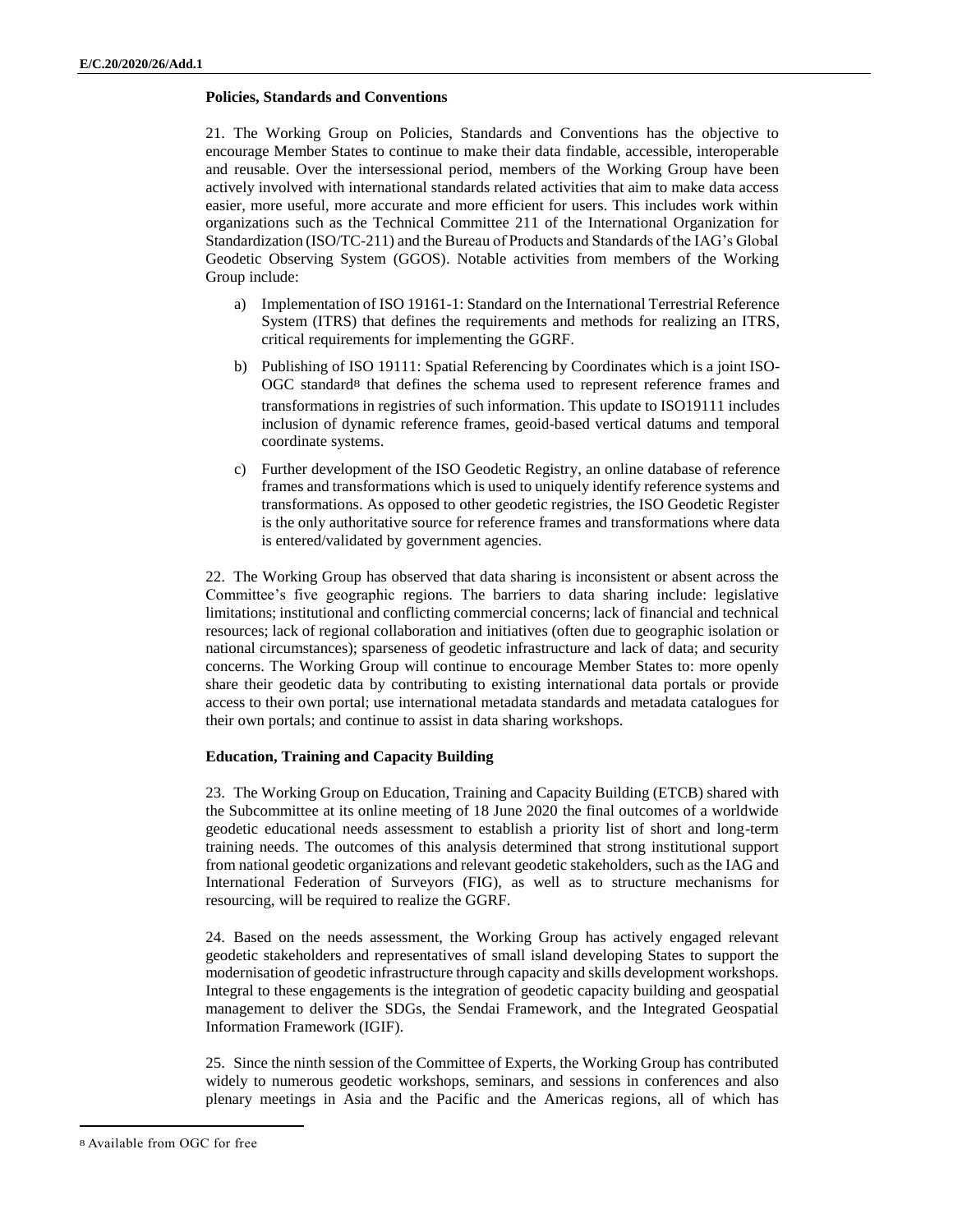significantly raised the profile of the Committee of Experts and the Subcommittee. The Working Group especially note the collaboration with the regional committees for Asia and the Pacific and the Americas, and the Committee's Working Group on Geospatial Information and Services for Disasters.

26. The working group continues to emphasize the need for regionally focused strategies, as the nature, size, and variety of challenges differ regionally and may include linguistic, technological, economic, and cultural. Additional findings from the needs assessment indicated that access to highly skilled personnel varies widely among Member States, thus requiring the need to ensure that knowledge and competence are shared, that are findable, accessible, interoperable, and reusable. The Working Group observed that key to optimizing the efficiency of its objectives are to identify and make existing educational and capacity building resources easily discoverable, while identifying gaps in capacity and proposing short and long-term solutions to bridge these deficiencies. The Working Group plans to collaborate with FIG, the IAG and its technical services, as well with other relevant geodetic stakeholders such as the Committee on Earth Observation Satellites (CEOS) and the Group on Earth Observations (GEO), to develop a common point of information discovery and distribution.

27. The Working Group noted with interest the potential of the IGIF and its Implementation Guide, and proposed three guiding principles to support the implementation of the IGIF for geodesy: i) a strategic regional focus, sensitive to language and culture; ii) ensure that knowledge and skills are discoverable and openly shared; and iii) collaboration with relevant geodetic stakeholders. The Working Group plans to organize its future work with a strategic implementation plan to align with the goals in the Position Paper on Sustaining the GGRF, and supporting subsequent plans developed by the Subcommittee to achieve the long-term sustainability and quality of the GGRF with education, training and capacity building. This strategic implementation plan of the Working Group will advocate and leverage the guidance and recommended actions of the IGIF and its Implementation Guide where appropriate.

28. The Working Group notes the importance of leveraging participation amongst relevant geodetic stakeholders including the International Committee on GNSS (ICG). The Working Group worked with ICG representatives from the IAG, FIG, and IGS to realize an inaugural joint session with the ICG Working Group on Information Dissemination and Capacity Building (ICG WG-C) and the ICG Working Group on Reference Frames, Timing, and Applications (ICG WG-D). This joint session was held at the Fourteenth Meeting of the ICG, organized by the Indian Space Research Organization (ISRO) on behalf of the Government of India, in Bengaluru in December 2019. The Working Group notes the value of diverse perspectives in its work and encourages wider participation and contribution.

#### **Communication and Outreach**

29. During the intersessional period, the Working Group on Communication and Outreach continued to provide communication services to the Subcommittee. The Working Group had several teleconferences and worked on materials to communicate the work of the Subcommittee through social media and digital newsletter presented on the Subcommittee's web-sites9.

30. The tenth newsletter<sup>10</sup> of the Subcommittee, in November 2019, reported the outcomes from the ninth session. The digital issue also presented the journey towards a GGCE and how a GGCE will strengthen the capacity to implement the Resolution 69/266 'A Global Geodetic Reference Frame for Sustainable Development'. The Working Group also consulted with the Working Group on Governance to socialize the draft Position Paper on Sustaining the Global Geodetic Reference Frame and Concept Paper on Establishing a Global Geodetic Centre of Excellence, to ensure consistent language and messaging.

<sup>9</sup> <http://ggim.un.org/UNGGIM-wg1/> and<http://unggrf.org/>

<sup>10</sup> [https://ggim.un.org/documents/UN%20GGIM\\_GGRF\\_Newsletter\\_10\\_DIGITAL.pdf](https://ggim.un.org/documents/UN%20GGIM_GGRF_Newsletter_10_DIGITAL.pdf)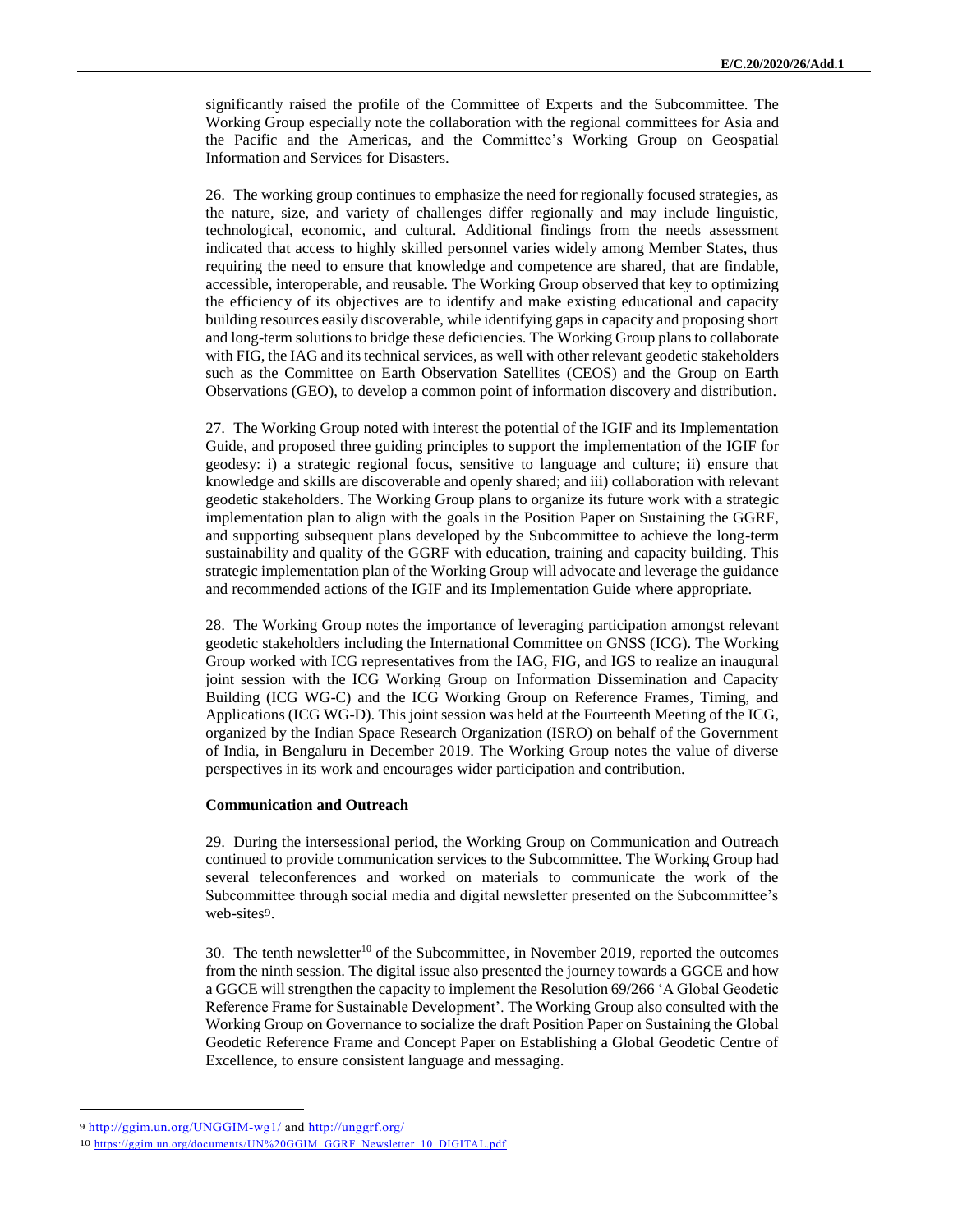31. The Working Group had planned communications activities, including a revision of its web-site, unggrf.org, as a new platform ahead of the third plenary meeting of the Subcommittee that was postponed due to COVID-19 pandemic. However, the international documentary on geodesy, 'Quest for the Exact Position'11 was made freely available. The documentary is an excellent tool to communicate the importance of the GGRF within countries and regions.

# **III. Draft Position Paper on Sustaining the Global Geodetic Reference Frame**

32. In a world increasingly reliant on high accuracy measurements and location based services, the sustainability of the GGRF is more important than ever before. However, its quality, accuracy and accessibility are at risk of failure due to a multitude of complex issues. These include a lack of geodetic infrastructure, poor accessibility in some regions, a reliance on in-kind contribution, and insufficient collaboration and coordination. In response to a request from the Committee of Experts at the ninth session to explore a number of modalities to balance the longer-term vision, stability and operational requirements of the GGRF, the Subcommittee drafted a Position Paper on Sustaining the Global Geodetic Reference Frame. This paper builds on the position paper of the Subcommittee's Working Group on Governance on appropriate governance arrangements for sustaining the GGRF and provides a plan to help achieve the long-term sustainability and quality of the GGRF by delivering improvement in five focus areas:

- a) Governance
- b) Geodetic Infrastructure
- c) Policies, Standards and Conventions
- d) Education, Training and Capacity Building
- e) Communication and Outreach

33. The draft position paper describes the current state and future requirements of the GGRF, discusses a range of work packages developed by the Subcommittee which aim to address the critical gaps in sustaining the GGRF, introduces and discusses the potential and role of a GGCE to sustain the GGRF. The draft position paper is provided as a background document to this present report. The Subcommittee looks forward to broader consultation with Member States and relevant geodetic stakeholders to ensure that the Subcommittee's work plan is aligned with their practical and operational requirements. The Subcommittee is also committed to continue working closely with the IAG, FIG, and other relevant geodetic stakeholders to avoid duplication of efforts and work programs, and to enhance coordination and collaboration within the global geodetic community.

# **IV. Draft Concept Paper on the Establishment of a Global Geodetic Centre of Excellence**

34. At the ninth session of the Committee of Experts, the Subcommittee was encouraged to consult further on the practical implementation of the GGCE as one of the ways to sustain the GGRF. It is with this spirit of global cooperation in geodesy, and to provide guidance for Member States, that the Subcommittee developed its Concept Paper on Establishing a Global Geodetic Centre of Excellence. The Subcommittee considers the role of the GGCE is to assist in sustaining the GGRF by implementing operational paragraphs of Resolution 69/266. This can be paraphrased as to:

a) Enhance global cooperation and coordination across Member States and relevant geodetic stakeholders to maximize the benefit of ongoing geodetic efforts, ensure coherence, and avoid duplication of effort;

<sup>11</sup> <https://vimeo.com/324592652>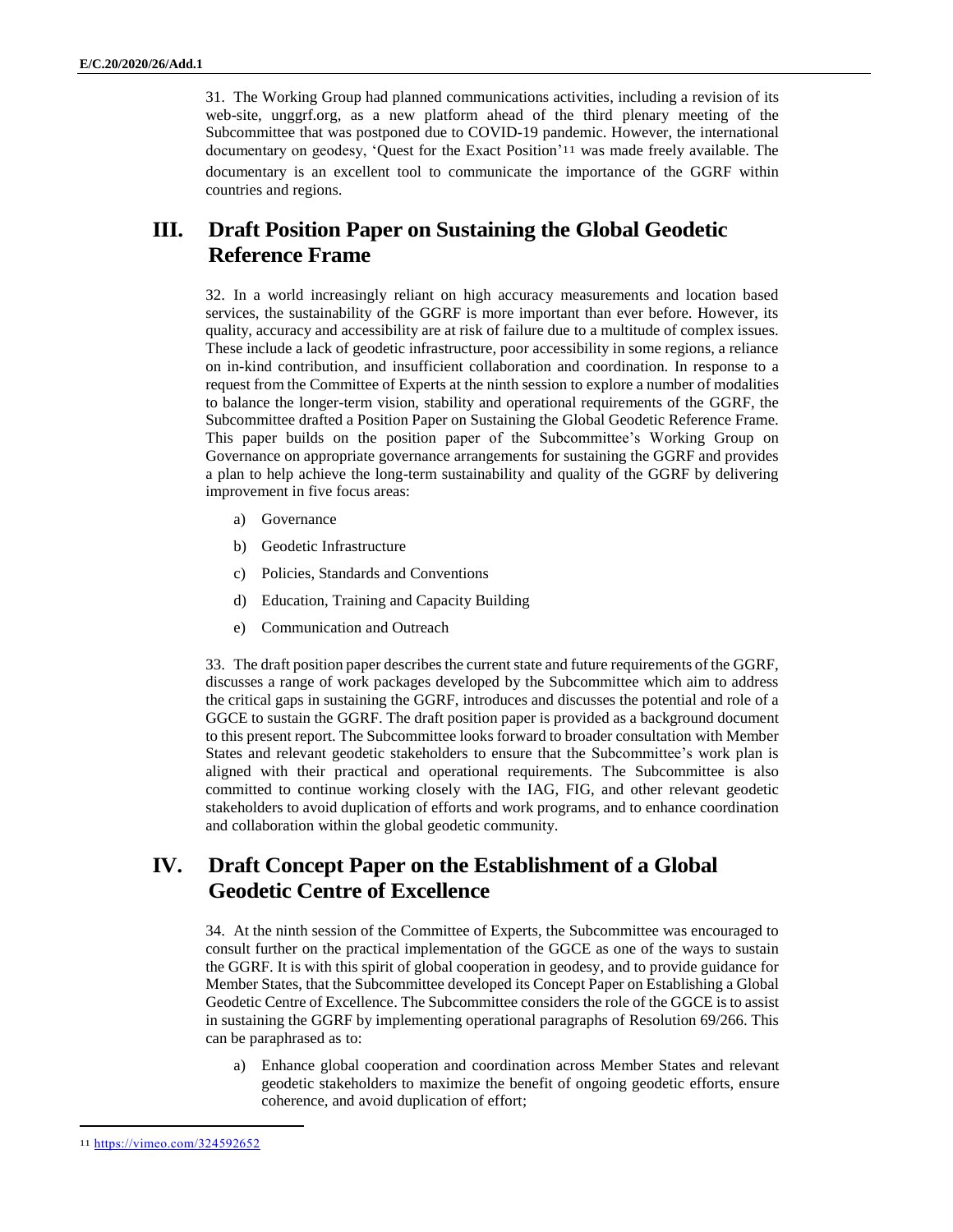- b) Strengthen geodetic infrastructure;
- c) Assist Member States in making their geodetic data findable, accessible, interoperable and reusable in line with standards, policies and conventions;
- d) Support education, training and capacity building; and
- e) Improve communication and raise awareness.

By fulfilling these roles, the GGCE would address many of the critical gaps in capacity and capability and for the sustainability the GGRF.

35. It is intended that the GGCE will be established and operated as a United Nations Centre and will therefore be led and managed by the United Nations via well-established mechanisms and modalities. These typically comprise a Memorandum of Understanding and a Host Country Agreement between the United Nations and host Member States, as donors. In this regard, the United Nations will also establish a Trust Fund in accordance with prevailing rules, guidelines and practices of the United Nations.

36. A range of operational models are available, including a single host Member State model when the only host and donor is a Member State, and a federated model when multiple Member States co-host a GGCE. In order to achieve the overarching role and deliver improvement, a federated model is encouraged. This concept of a federated model is designed to be inclusive and enable a range of contributors and partners with multiple sources of funding and at multiple locations. The Subcommittee strongly encourages any Member State interested in the concept, and especially the federated model, no matter how small, to discuss options with the UN Secretariat.

37. Avoiding duplication, leveraging complementary strengths and resources, and collaborating through synergistic efforts is needed to achieve the long-term accuracy and accessibility of the GGRF. The concept of a GGCE, as a federated model approach, is beginning to emerge as a key and effective element of global geodetic efforts and collaboration for the sustainability and quality of the GGRF. A federated model can be viewed as multiple, often dispersed, centres as part of a larger, coordinated network which interact and collaborate to form a unified whole – offering integrated functionality and performance.

38. The draft concept paper on the GGCE is provided as a background document to this present report. The Subcommittee looks forward to broader consultation with Member States and relevant geodetic stakeholders to ensure that the concept and the practical implementation, including the GGCE's modalities, function, financial arrangements and programme of work, are coordinated and to avoid duplication of effort.

#### **United Nations Global Geodetic Centre of Excellence, Bonn, Germany**

39. As the draft Concept Paper on Establishing a Global Geodetic Centre of Excellence was being developed, initially by the bureau of the Subcommittee, Germany expressed an early interest with the UN Secretariat in taking the first steps towards establishing the GGCE. This interest has evolved during the intersessional period, and in coordination with the bureau of the Subcommittee and development of the draft concept paper. Subsequently, on 27 July 2020 the government of the Federal Republic of Germany, via note verbale 265/2020 through its Permanent Mission to the United Nations in New York, formally submitted an offer to host and establish a GGCE at the United Nations Campus in Bonn, Germany. The offer is endorsed by the city of Bonn, and the federal state of North Rhine-Westphalia.

40. Although only very recent, the detailed submission by Germany to host the GGCE has been well received by the Subcommittee and the international geodetic community. It supports the development of a globally coordinated public geodetic infrastructure enabling all Member States to work collaboratively towards the sustainability and quality of the GGRF. Germany's offer is provided as a background document to this present report, along